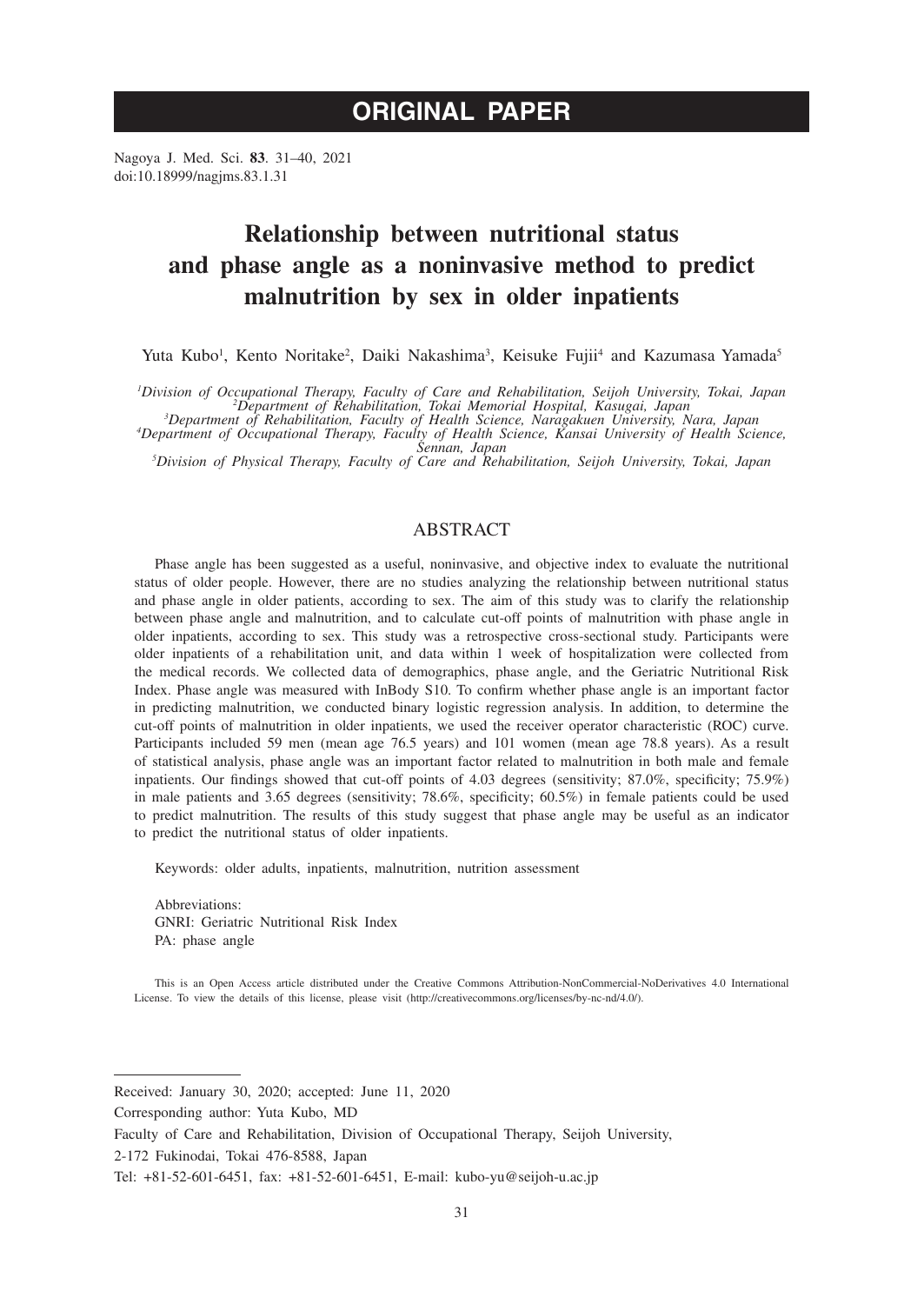## INTRODUCTION

Malnutrition in older adults is associated with a decline in activities of daily living<sup>1</sup> and quality of life<sup>2</sup> and an increased mortality rate.<sup>3</sup> In addition, malnutrition affects the length of hospitalization of older patients.<sup>4</sup> Therefore, it is particularly important to evaluate the nutritional status of older inpatients.

The Geriatric Nutritional Risk Index (GNRI) is a useful objective method to evaluate the nutritional status of older people.<sup>5</sup> The GNRI is calculated from height, weight, and serum albumin, and malnutrition is suspected with a value 98 or less. However, blood tests to investigate serum albumin are invasive, which may place a burden on older patients. In addition, the GNRI is sometimes difficult to promptly assess unless the facility is equipped with an analyzer. Therefore, calculation of the GNRI is considered to be less versatile when it is used to investigate daily changes.

Noninvasive evaluation methods of nutrition status include the Malnutrition Screening Tool,<sup>6</sup> Malnutrition Universal Screening Tool,<sup>7</sup> and Nutritional Risk Screening  $-2002$ .<sup>8</sup> Although these tools are more versatile than more invasive evaluation methods, there is a possibility of subjectivity in patients' responses; furthermore, it may be difficult for patients with declining cognitive function to provide quick and accurate responses so as to calculate index values.

As a noninvasive evaluation method and index of objective nutritional status, phase angle (PA) measured via bioelectrical impedance analysis has recently attracted attention.<sup>9-11</sup> The PA is the arctangent value calculated from resistance and reactance obtained in bioelectrical impedance analysis and represents cellularity, integrity of cell membranes, and cell function.12 Generally, the larger the PA value, the better the patient's condition.

PA is associated with muscle strength, $13-15$  muscle quality, $16$  functional capacity, $16$  inflammatory and oxidative stress biomarkers,<sup>17</sup> severity of musculoskeletal and respiratory diseases<sup>18</sup> and quality of life<sup>19</sup> in older adults. It has also been suggested to be useful in the diagnosis of sarcopenia,<sup>20</sup> osteoporosis,<sup>21</sup> and prediction of mortality.<sup>19,22-24</sup> Among these, Lukaski et al<sup>22</sup> reported that PA is useful for evaluating the nutritional status of older adults.

As a noninvasive and objective method of evaluation, PA is considered a highly versatile and objective indicator for evaluating the nutritional status of older adults. However, few studies to date have been conducted to evaluate nutritional status using PA. One study calculated cut-off points for use of PA as a screening tool for nutritional disorders in older inpatients,<sup>10</sup> that study did not use objective methods, such as the GNRI, to assess malnutrition. In addition, PA has been suggested to show sex differences,<sup>25</sup> but no analyses according to sex have been carried out. Kyle et al<sup>9</sup> investigated the relationship between PA and serum albumin and calculated the cut-off of malnutrition for PA. The PA is reported to be affected by age, but that study was not limited to older participants. Therefore, the aim of the present study was to clarify the effectiveness of malnutrition assessed using PA and the GNRI, and to calculate cut-off points of malnutrition for PA in older inpatients, according to sex.

## MATERIALS AND METHODS

#### *Setting, Study Design and Participants*

This study was conducted at a 50-bed rehabilitation unit in Kasugai City, Aichi Prefecture, Japan. This was a retrospective cross-sectional study. Using the medical records, we collected inpatient data evaluated within 1 week of hospitalization in the rehabilitation unit.

Study participants were inpatients hospitalized between August 2017 and March 2019. Included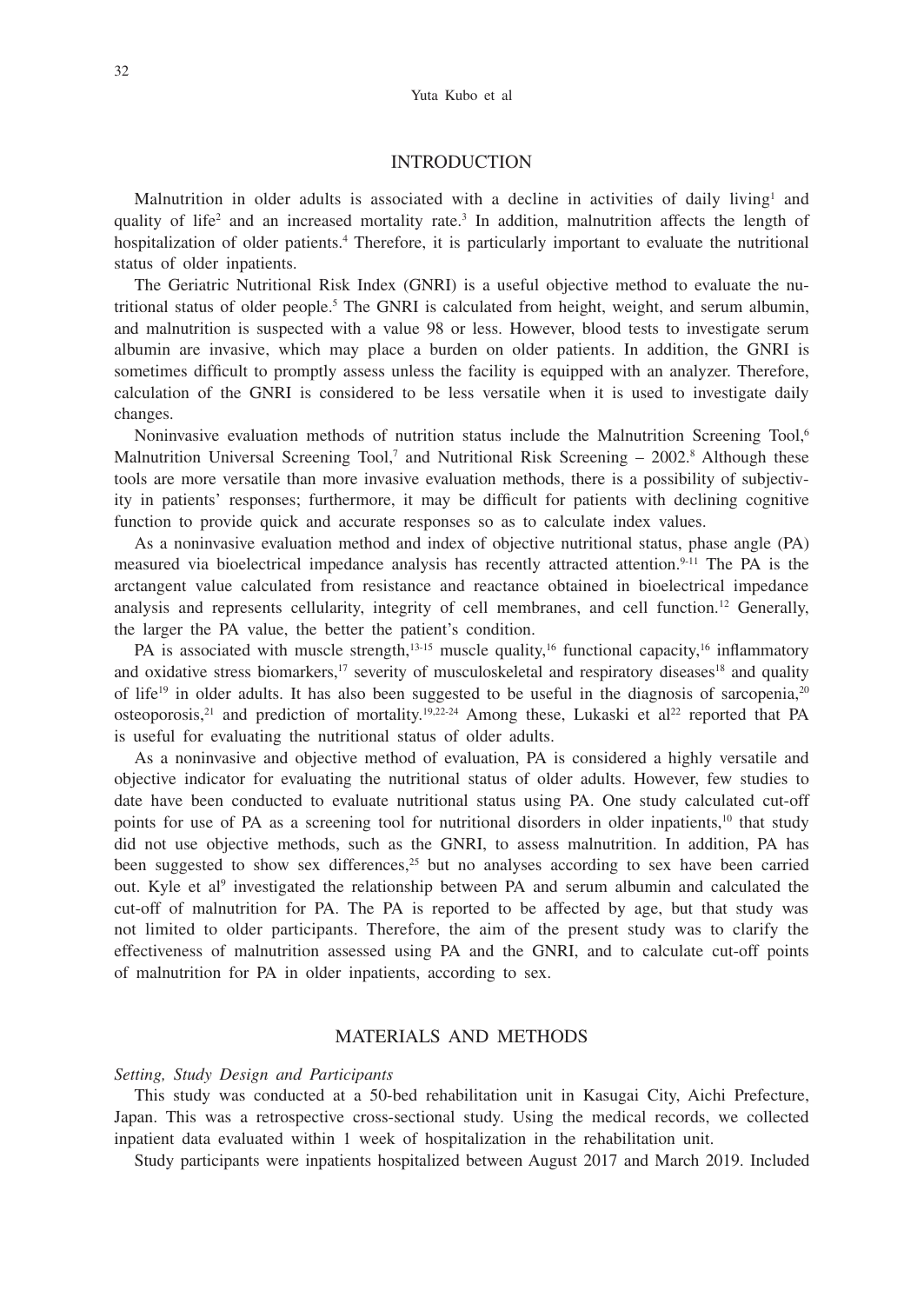patients were those age 65 years or older who were admitted to the rehabilitation unit and had no missing data. Because PA is affected by age,<sup>25</sup> we excluded inpatients over 85 years of age.<sup>26</sup> We also excluded inpatients in whom it was impossible to obtain measurements using bioelectrical impedance analysis.

#### *Measurements*

We collected data of demographics, PA, and the GNRI. Demographic data included age, sex, diagnosis at admission, period from onset to admission, and the motor Functional Independence Measure score. In addition, we recorded the Skeletal Muscle Index. The Skeletal Muscle Index was calculated by dividing upper and lower limb muscle mass (obtained with the InBody S10 [In Body, Koto-ku, Tokyo, Japan]), by the square of height. Based on the resistance and reactance obtained when measuring muscle mass with the InBody S10, PA was calculated using the following formula<sup>27</sup>:

PA (degree) = arctan  $\frac{\text{Reactance}}{\text{Resistance}} \times (180 / \pi)$ 

PA was calculated from measurement values taken from the right upper limb, right lower limbs, and trunk. To eliminate the effects of paralysis and surgical operation when measuring PA in patients with stroke and hip fractures, the PA was calculated using measurement values from the upper and lower limbs of the unaffected side, and from the trunk. The measurement using InBody S10 were taken with the patient in the supine position before rehabilitation exercises. It has been reported that the InBody S10 has high accuracy in measuring the SMI and PA, according to studies including older adults.<sup>28,29</sup> In addition, it has been shown that PA obtained by bioelectrical impedance analysis has low within-day and between-day fluctuation.<sup>27</sup>

The GNRI was calculated using participants' height, weight, and serum albumin.<sup>5</sup> Based on previous research, in this study, we defined a GNRI of 98 or less as malnutrition.5 The GNRI was calculated using the following formula<sup>5</sup>:

Ideal weight for men = height (cm)  $-100 - [(height (cm) - 150) / 4]$ Ideal weight for women = height (cm)  $-100 -$  [(height (cm)  $-150$ ) / 2.5]

GRNI = 1.489  $\times$  serum albumin (g / l) + 41.7  $\times$  current weight (kg) ideal weight (kg)

#### *Statistical Analysis*

We performed the analysis based on sex. Participants characteristics are shown using descriptive statistics. To confirm whether PA is an important factor that can predict malnutrition, we conducted binary logistic regression analysis using a crude model and an adjusted model, in the presence or absence of malnutrition (as defined by the GNRI) as a dependent variable. Prior to performing binary logistic regression in the adjustment model, we conducted a correlation analysis between the collected data and GNRI; variables that had significant correlation with PA were used in the analysis. The Hosmer-Lemeshow test was performed to assess goodness of fit in logistic regression analysis, and the model was considered a good fit with  $p > 0.05$ .

To determine the PA cut-off points of malnutrition, defined as GNRI 98 or less in older inpatients, we used the receiver operator characteristic curve and calculated the area under curve. The cut-off was defined as the point where the sensitivity and specificity were highest. We used IPM SPSS Statistics Version 24.0 (IBM Japan, Tokyo, Japan) for all analyses. A p-value of < 0.05 was considered statistically significant.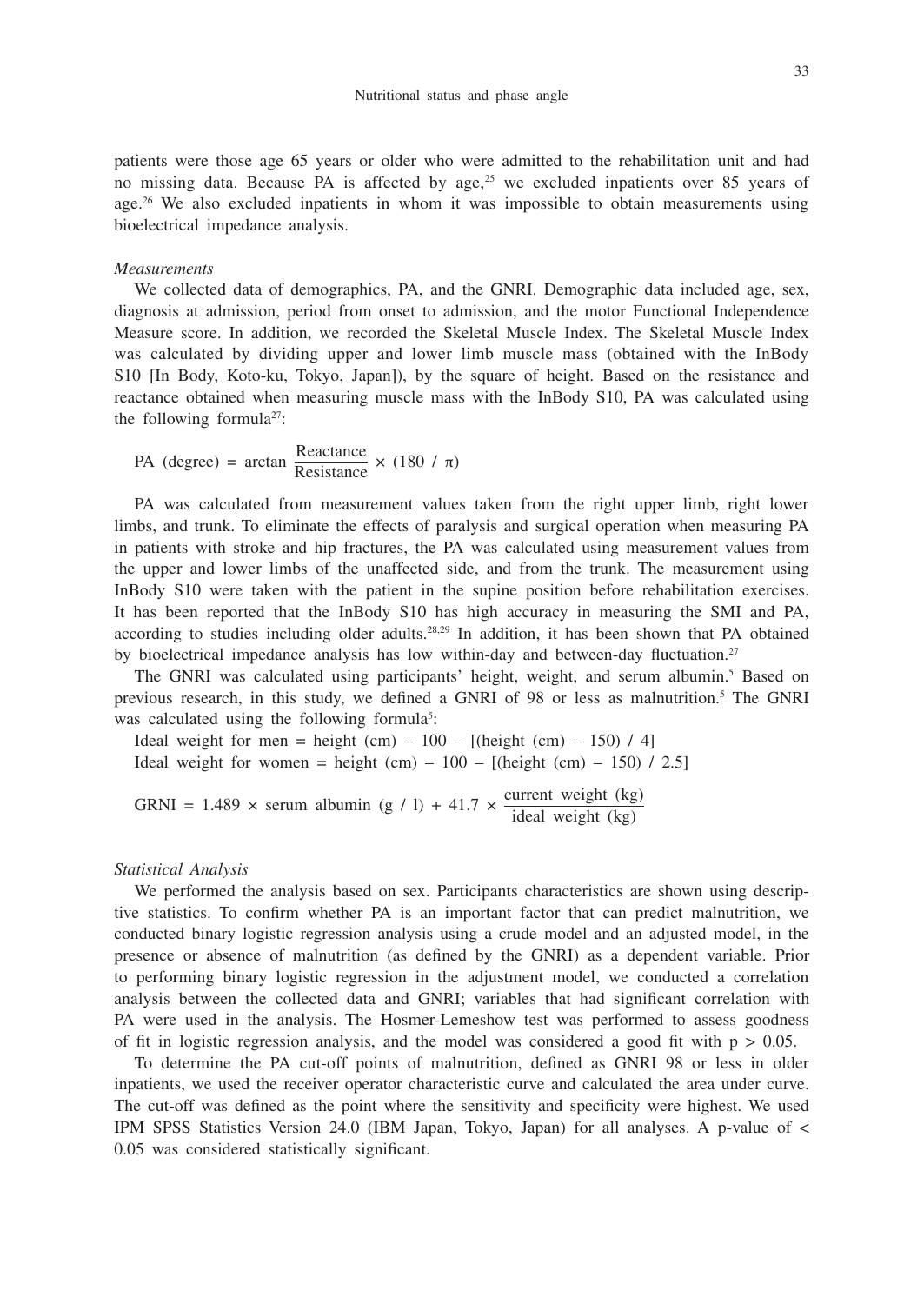#### *Ethical Considerations*

We began the study after receiving approval of the Research Ethics Committee of the Tokai Memorial Hospital (Approval number: 30–10) and Seijoh University (Approval number: 2018C0051). Information on the use of medical record information was posted on the Tokai Memorial Hospital website, and all participants were offered the opportunity to refuse the use of their information. It was determined that informed consent was not necessary as deidentified secondary data were used in this study.

## RESULTS

During the study period, 259 patients were admitted to the hospital, among which 160 patients were included in the present analysis (59 male and 101 female patients) (Figure 1). Participants characteristics are shown in Table 1. The average age of participants was  $78.0 \pm 5.3$  years, range 65–84 years (male 76.5  $\pm$  5.4 years, range 65–84 years; female 78.8  $\pm$  5.2 years, range 65–84 years). The average PA was  $3.9 \pm 0.9$  degrees, range 2.0–8.3 (male  $4.1 \pm 1.0$ , range 2.2–8.3, female  $3.8 \pm 0.9$ , range  $2.0 - 7.0$ ), and the average GNRI was  $95.4 \pm 10.2$ , range  $67.2 - 119.7$ (male  $95.3 \pm 10.3$ , range  $76.2{\text -}119.0$ , female  $95.5 \pm 10.1$ , range  $67.2{\text -}119.7$ ). The prevalence of malnutrition was 55.9% for male inpatients and 60.4% for female ones. Among the collected data, the items that had significant correlation with GNRI were the motor Functional Independence Measure score (males;  $r = 0.46$ ,  $p = 0.001$ , females;  $r = 0.29$ ,  $p = 0.006$ ) and the Skeletal Muscle Index (males;  $r = 0.61$ ,  $p < 0.001$ , females;  $r = 0.48$ ,  $p < 0.001$ ) in both sexes. Therefore, these variables were used in the adjusted logistic regression analysis model.

No multicollinearity between independent variables was observed for either sex. PA was found to be an important factor in predicting malnutrition in both male inpatients (crude model:  $B =$ 2.42, odds ratio (OR) = 11.20, 95% confidence interval (CI) = 2.99–41.95, p < 0.001, Hosmer-Lemeshow test p = 0.78; adjusted model: B = 2.51, OR = 12.31,  $95\%$  CI = 2.36–64.07, p = 0.003, Hosmer-Lemeshow test  $p = 0.95$ ) and female inpatients (crude model: B = 1.34, OR = 3.80, 95% CI = 1.79–8.08, p = 0.001, Hosmer-Lemeshow test p = 0.31; adjusted model: B = 1.02, OR = 2.79, 95% CI = 1.23–6.29, p = 0.014, Hosmer-Lemeshow test p = 0.61) (Table 2).

In the ROC analysis, male inpatients showed values of the area under curve  $= 0.86, 95\%$  $CI = 0.76{\text -}0.96$ ,  $p < 0.001$ ; for female inpatients, these values were the area under curve = 0.74, 95% CI =  $0.64 - 0.85$ , p < 0.001. The cut-off points for suspected malnutrition using PA were 4.03 degrees (sensitivity; 87.0%, specificity; 75.9%) for male inpatients and 3.65 degrees (sensitivity; 78.6%, specificity; 60.5%) for female ones (Figures 2 and 3).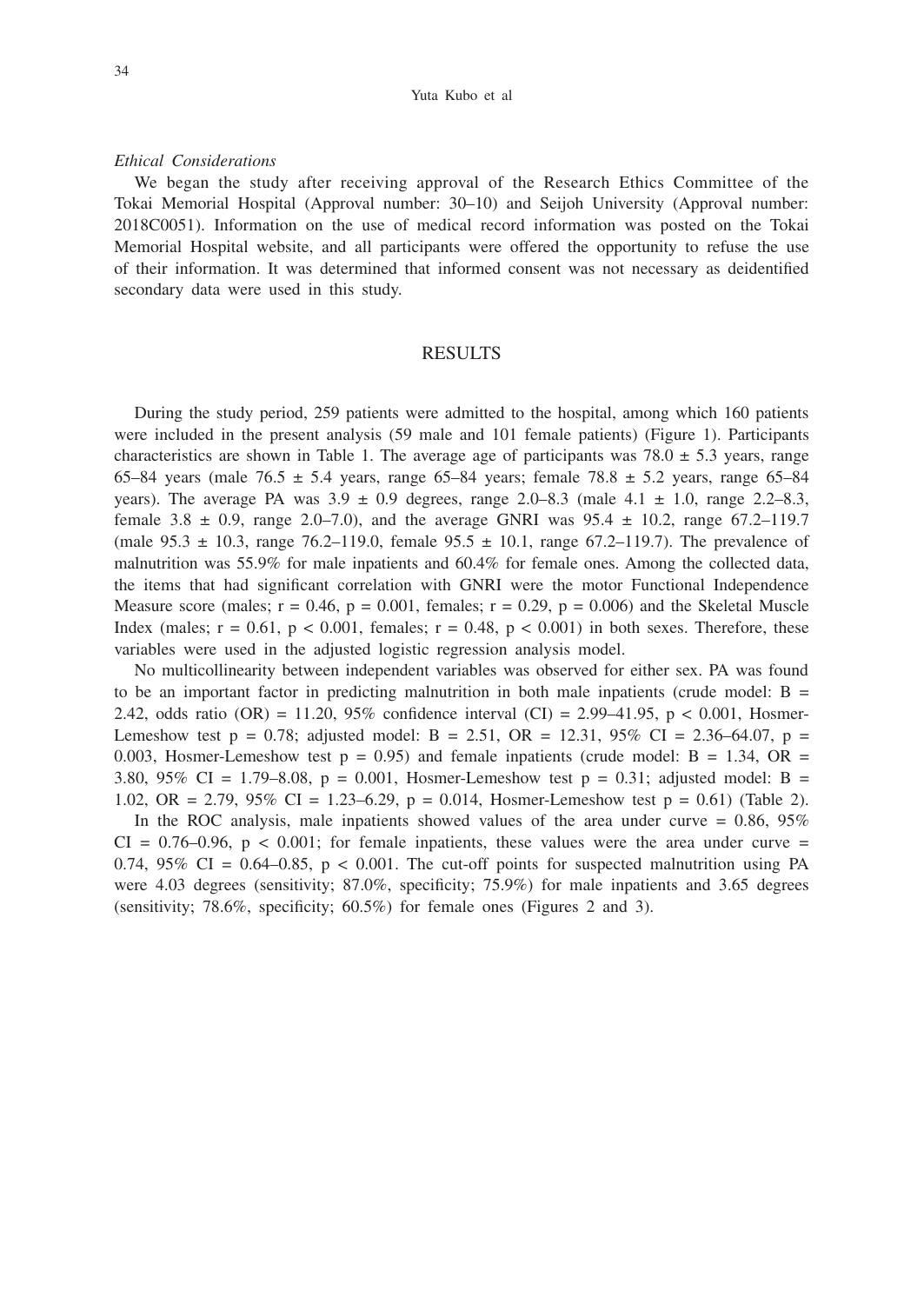

**Fig. 1** Study flow chart

| Table 1 |  |  | Participant characteristics |
|---------|--|--|-----------------------------|
|---------|--|--|-----------------------------|

|                                      |                 | All (160)    | Male $(59)$    | Female (101)   |
|--------------------------------------|-----------------|--------------|----------------|----------------|
|                                      |                 | 78.0 (5.3)   | 76.5(5.4)      | 78.8 (5.2)     |
| Age (years)                          | mean (SD) range | $65 - 84$    | $65 - 84$      | $65 - 84$      |
| Period from onset to                 |                 | 33.1(14.1)   | 33.9(14.6)     | 32.6 (13.8)    |
| admission (days)                     | mean (SD) range | $2 - 61$     | $2 - 61$       | $5 - 61$       |
|                                      |                 | 3.9(0.9)     | 4.1 $(1.0)$    | 3.8(0.9)       |
| Phase angle $(°)$                    | mean (SD) range | $2.0 - 8.3$  | $2.2 - 8.3$    | $2.0 - 7.0$    |
| Geriatric Nutritional Risk           |                 | 95.4 (10.2)  | 95.3(10.3)     | 95.5(10.1)     |
| Index                                | mean (SD) range | 67.2–119.7   | $76.2 - 119.0$ | $67.2 - 119.7$ |
| mFIM score                           |                 | 49.9 (19.7)  | 47.4 (21.3)    | 52.2(18.1)     |
|                                      | mean (SD) range | $13 - 87$    | $13 - 87$      | $13 - 82$      |
|                                      |                 | 5.7(1.3)     | 6.5(1.3)       | 5.2(1.0)       |
| $SMI$ (kg/m <sup>2</sup> )           | mean (SD) range | $2.2 - 10.2$ | $4.3 - 10.2$   | $2.2 - 7.8$    |
| Admission diagnosis, $n$ (%)         |                 |              |                |                |
| Hemorrhagic stroke                   | 16(10.0)        | 12(20.3)     | 4(4.0)         |                |
| Ischemic stroke                      | 22(13.8)        | 13(22.0)     | 9(8.9)         |                |
| Hip fracture                         | 57 (35.6)       | 16(27.1)     | 41 (40.6)      |                |
| Vertebral compression fracture       | 32(20.0)        | 8(13.6)      | 24 (23.8)      |                |
| Pelvic fracture                      | 5(3.1)          | 1(1.7)       | 4(4.0)         |                |
| Spinal canal stenosis                | 6(3.8)          | 2(3.4)       | 4(4.0)         |                |
| Spinal cord injury                   | 6(3.8)          | 3(5.1)       | 3(3.0)         |                |
| Other                                | 16(10.0)        | 4(6.8)       | 12(11.9)       |                |
| Prevalence of malnutrition*, $n$ (%) | 94 (58.8)       | 33 (55.9)    | 61(60.4)       |                |

mFIM: motor Functional Independence Measure

SD: Standard Deviation

SMI: Skeletal Muscle Index.

\* Malnutrition was defined as Geriatric Nutritional Risk Index 98 or less.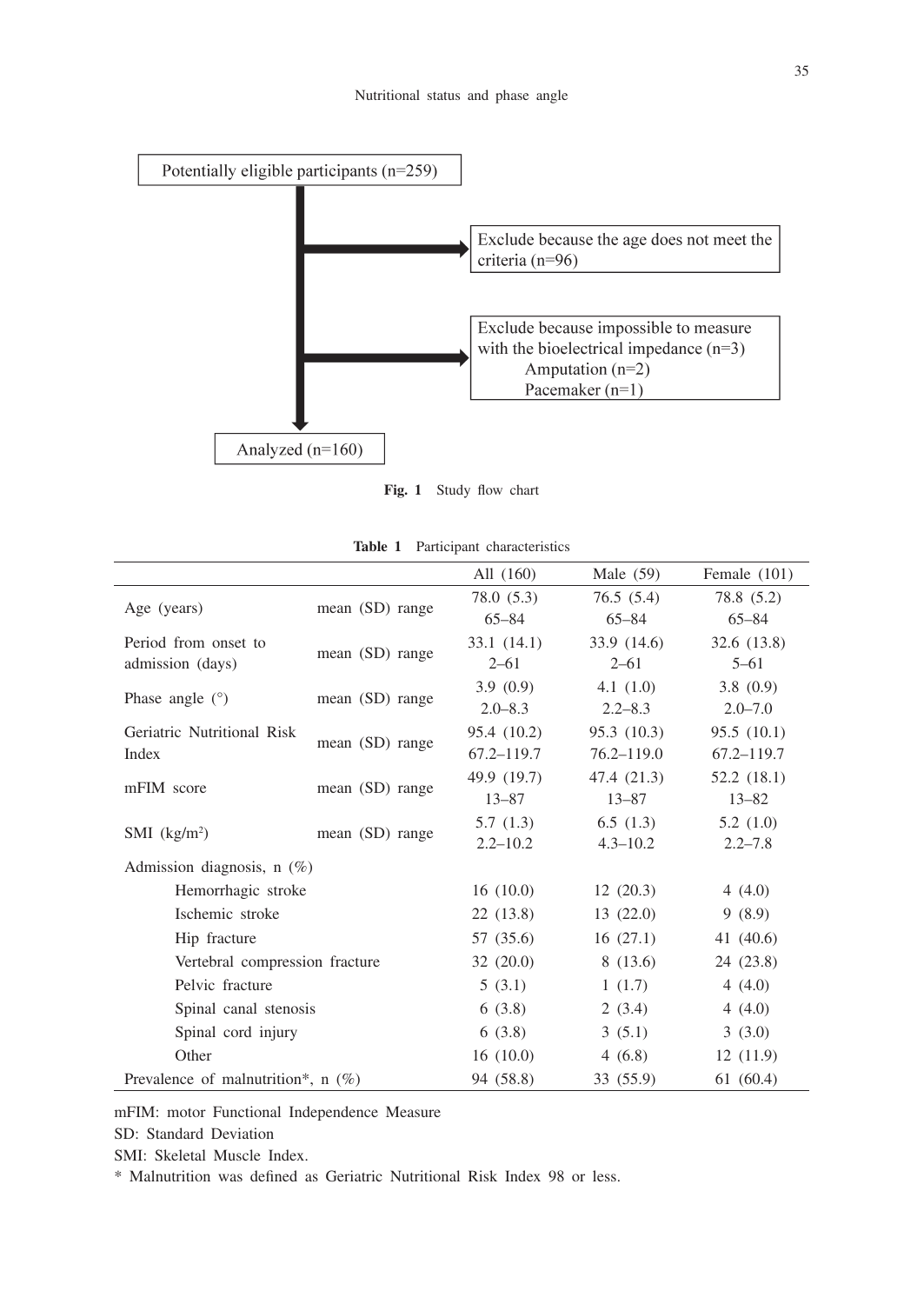|             | Male         |                                        |         | Female |                     |         |
|-------------|--------------|----------------------------------------|---------|--------|---------------------|---------|
| Model       | $\mathbf{B}$ | OR (95% CI)                            | p-value | B      | OR (95% CI)         | p-value |
| Crude model |              | $2.42$ 11.20 (2.99-41.95) < 0.001      |         | 1.34   | $3.80(1.79-8.08)$   | 0.001   |
|             |              | Adjusted model 2.51 12.31 (2.36–64.07) | 0.003   | 1.02   | $2.79(1.23 - 6.29)$ | 0.014   |

**Table 2** Binary logistic regression analysis for malnutrition with phase angle as an independent variable

Crude model: males:  $p < 0.001$ , females:  $p < 0.001$ .

Hosmer-Lemeshow test; males:  $p = 0.783$ , females:  $p = 0.315$ . Adjusted model: males:  $p < 0.001$ , females:  $p < 0.001$ .

Hosmer-Lemeshow test; males:  $p = 0.950$ , females:  $p = 0.613$ .

Adjusted model adjusted for motor Functional Independence Measure score and Skeletal Muscle Index in both male and female inpatients.

OR: odds ratio

CI: confidence interval



**Fig. 2** Receiver operator characteristic (ROC) curve of phase angle for malnutrition among male inpatients AUC: Area under the ROC curve CI: confidence interval.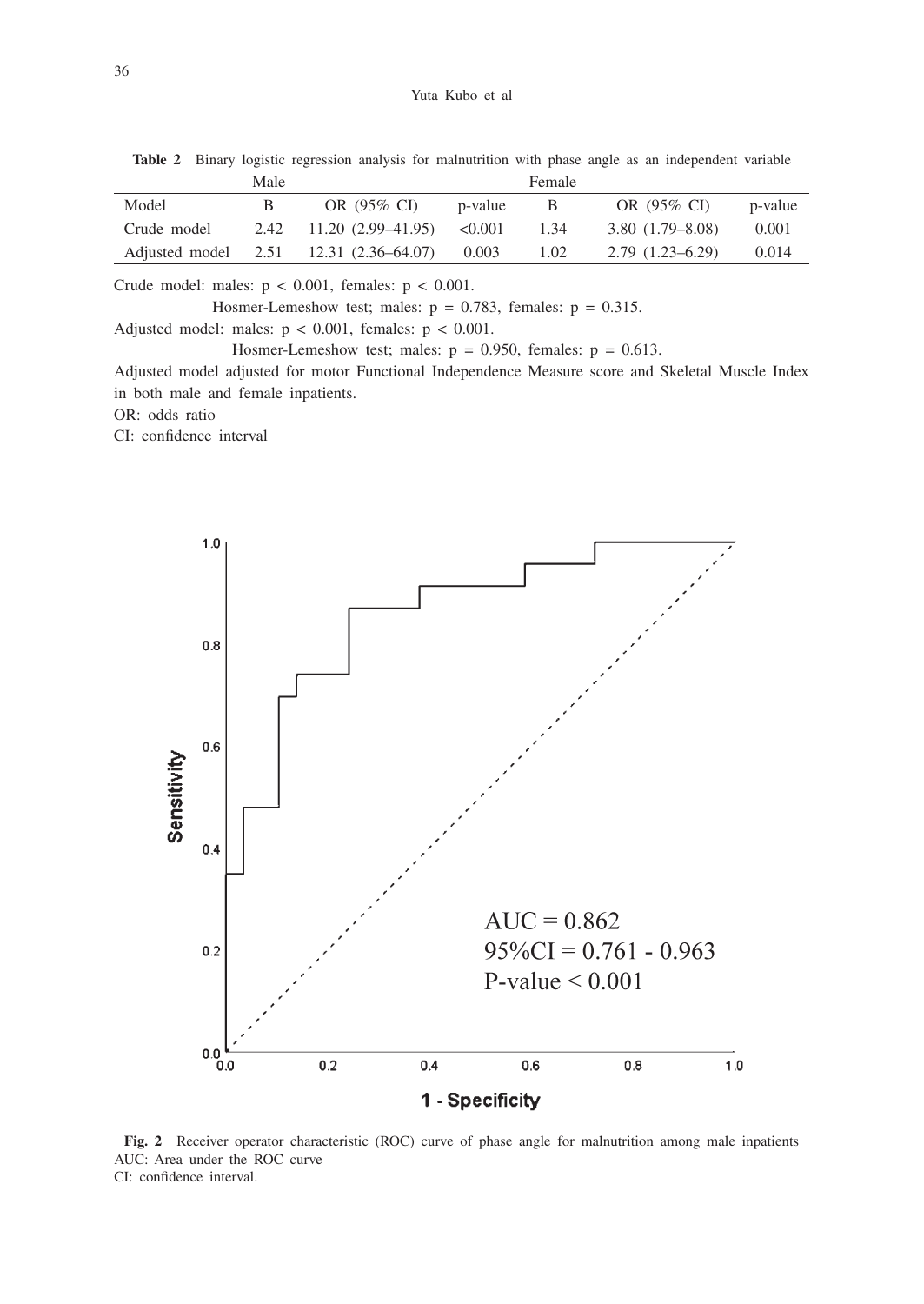

**Fig. 3** Receiver operator characteristic (ROC) curve of phase angle for malnutrition among female inpatients AUC: Area under the ROC curve CI: confidence interval.

## DISCUSSION

In this study, PA was found to be an important factor related to malnutrition in both male and female inpatients. In addition, our results showed cut-off points to predict malnutrition of 4.03 degrees in male inpatients and 3.65 degrees in female ones. Previous studies have reported that PA can predict nutritional status.<sup>9,10</sup> However, PA has not previously been targeted for use in older patients and has not been analyzed according to sex. Therefore, in our study, we first examined the relationship between PA and nutritional status in older inpatients, according to sex. We found significant correlation between PA and malnutrition in both male and female inpatients. Although PA has been reported to show sex differences, $25$  the results of our study suggested that PA is associated with malnutrition in both male and female patients. As PA has been reported to be useful as an independent indicator for predicting malnutrition, $10$  even in older patients, PA may be an important factor that reflects malnutrition in both male and female inpatients. After confirming the association between PA and nutritional status in older inpatients, we determined the cut-off of PA to predict malnutrition among older inpatients according to sex. To our knowledge, this is the first verification of this cut-point.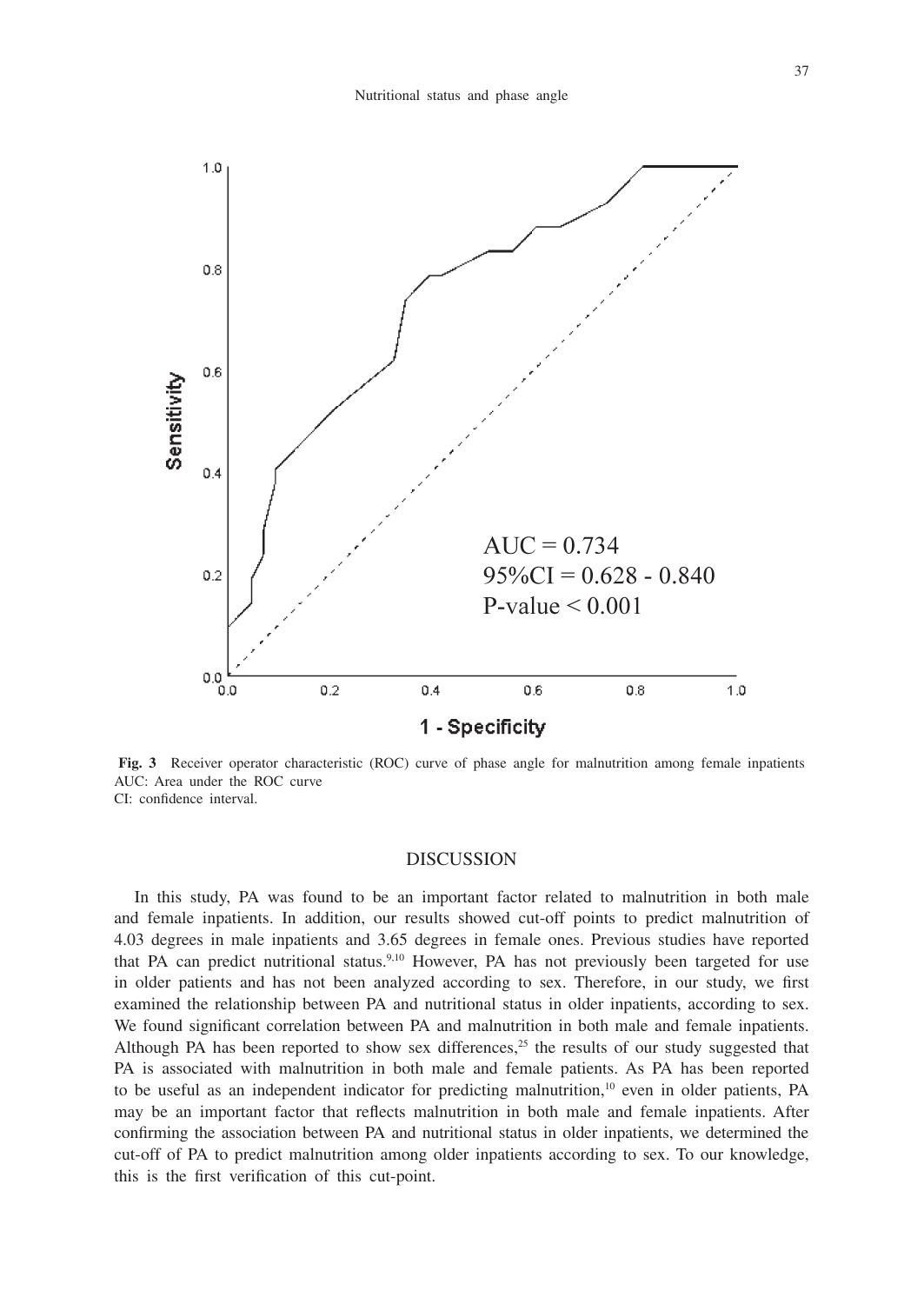Yuta Kubo et al

Kyle et al<sup>9</sup> reported that the cut-off value for malnutrition using PA is  $5.0$  degrees for male patients and 4.6 degrees for female ones. Varan et al<sup>10</sup> reported a cut-off value of 4.7 degrees. In this study, the cut-point for malnutrition was 4.03 degrees for male inpatients and 3.65 degrees for female ones. Our study participants were limited to older inpatients, except for oldest-old patients, and were analyzed according to sex; these factors may account for our results, which differed from previously reported results. In addition, PA has been suggested to differ by ethnicity.30 There is a possibility that our results differed from those of previous studies because we included participants of different ethnicities.

Bioelectrical impedance analysis is a promising evaluation tool that is safe, does not burden the patient, and does not require specialized skills or experience in the examiner.31 As malnutrition affects various health-related outcomes, the results of our study demonstrated a method to easily assess malnutrition that would be useful to assist in the recovery of older hospitalized patients. Furthermore, the reliability of our results among older inpatients can be considered to be high because we compared the PA with the GNRI, which was developed to evaluate malnutrition in older people. In the future, bioelectrical impedance analysis should be confirmed as a useful method by longitudinally examining changes in malnutrition and PA.

The present study has several limitations. It has been suggested that PA decreases with severity of osteoporosis<sup>21</sup> and musculoskeletal diseases.<sup>18</sup> Many participants in this study were patients with fractures. Therefore, the study population may have included many patients with decreased bone density, which may affect the results. In addition, PA is associated with inflammation<sup>17</sup>: however, we had insufficient control regarding the period from onset, which may affect inflammation. It is recommended that some conditions, such as fasting, be met when conducting measurement using bioelectrical impedance analysis; in this study, the conditions before measurement could not be strictly controlled.<sup>32</sup> By controlling these factors, malnutrition may be more accurately predicted.

## **CONCLUSION**

The results of this study indicate that PA is an important factor for predicting malnutrition in older inpatients of both sexes, and that an appropriate cut-off for malnutrition is 4.03 degrees for male inpatients and 3.65 degrees for female ones.

### ACKNOWLEDGMENTS

We thank Analisa Avila, from Edanz Group (www.edanzediting.com/ac) for editing a draft of this manuscript.

## CONFLICT OF INTEREST

The authors declare no conflict of interest.

### **REFERENCES**

2 Damião R, Meneguci J, da Silva Santos Á, Matijasevich A, Menezes PR. Nutritional risk and quality of

<sup>1</sup> Nishioka S, Wakabayashi H, Momosaki R. Nutritional status changes and activities of daily living after hip fracture in convalescent rehabilitation units: a retrospective observational cohort study from the Japan Rehabilitation Nutrition Database. *J Acad Nutr Diet*. 2018;118(7):1270–1276. doi:10.1016/j.jand.2018.02.012.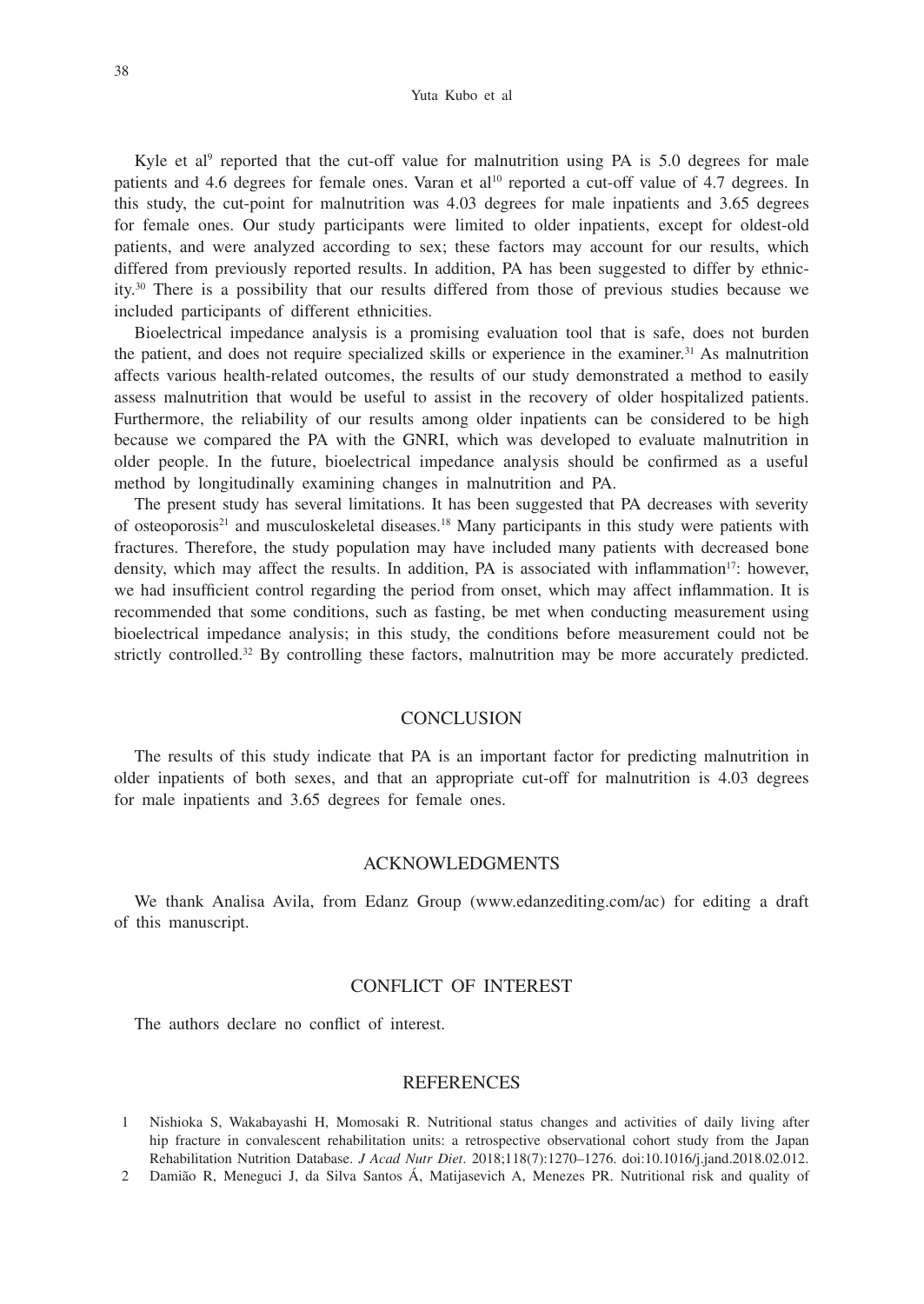life in community-dwelling elderly: a cross-sectional study. *J Nutr Health Aging*. 2018;22(1):111–116. doi:10.1007/s12603-017-0935-y.

- 3 Naseer M, Forssell H, Fagerström C. Malnutrition, functional ability and mortality among older people aged ≥60 years: a 7-year longitudinal study. *Eur J Clin Nutr*. 2016;70(3):399–404. doi:10.1038/ejcn.2015.196.
- 4 Gärtner S, Kraft M, Krüger J, et al. Geriatric nutritional risk index correlates with length of hospital stay and inflammatory markers in older inpatients. *Clin Nutr*. 2017;36(4):1048–1053. doi:10.1016/j.clnu.2016.06.019.
- 5 Bouillanne O, Morineau G, Dupont C, et al. Geriatric Nutritional Risk Index: a new index for evaluating at-risk elderly medical patients. *Am J Clin Nutr*. 2005;82(4):777–783. doi:10.1093/ajcn/82.4.777.
- 6 Ferguson M, Capra S, Bauer J, Banks M. Development of a valid and reliable malnutrition screening tool for adult acute hospital patients. *Nutrition*. 1999;15(6):458–464. doi:10.1016/s0899-9007(99)00084-2.
- 7 Elia M. Screening for malnutrition: a multidisciplinary responsibility. Development and use of the 'Malnutrition Universal Screening Tool'('MUST') for adults. Redditch: Malnutrition Advisory Group, a Standing Committee of BAPEN. https://www.bapen.org.uk/pdfs/must/must-report.pdf.Published October 2012. Accessed January, 2020.
- 8 Kondrup J, Allison SP, Elia M, Vellas B, Plauth M. ESPEN guidelines for nutrition screening 2002. *Clin Nutr*. 2003;22(4):415–421. doi:10.1016/s0261-5614(03)00098-0.
- 9 Kyle UG, Soundar EP, Genton L, Pichard C. Can phase angle determined by bioelectrical impedance analysis assess nutritional risk? A comparison between healthy and hospitalized subjects. *Clin Nutr*. 2012;31(6):875–881. doi:10.1016/j.clnu.2012.04.002.
- Varan HD, Bolayir B, Kara O, et al. Phase angle assessment by bioelectrical impedance analysis and its predictive value for malnutrition risk in hospitalized geriatric patients. *Aging Clin Exp Res*. 2016;28(6):1121– 1126. doi:10.1007/s40520-015-0528-8.
- 11 Slee A, Birch D, Stokoe D. Bioelectrical impedance vector analysis, phase-angle assessment and relationship with malnutrition risk in a cohort of frail older hospital patients in the United Kingdom. *Nutrition*. 2015;31(1):132–137. doi:10.1016/j.nut.2014.06.002.
- 12 Norman K, Stobäus N, Pirlich M, Bosy-Westphal A. Bioelectrical phase angle and impedance vector analysis–clinical relevance and applicability of impedance parameters. *Clin Nutr*. 2012;31(6):854–861. doi:10.1016/j.clnu.2012.05.008.
- 13 Campa F. Silva AM, Toselli S. Changes in phase angle and handgrip strength induced by suspension training in older women. *Int J Sports Med*. 2018;39(6):442–449. doi:10.1055/a-0574-3166.
- 14 Ribeiro AS, Schoenfeld BJ, Souza MF, et al. Resistance training prescription with different load-management methods improves phase angle in older women. *Eur J Sport Sci*. 2017;17(7):913–921. doi:10.1080/174613 91.2017.1310932.
- 15 Dos Santos L, Cyrino ES, Antunes M, Santos DA, Sardinha LB. Changes in phase angle and body composition induced by resistance training in older women. *Eur J Clin Nutr*. 2016;70(12):1408–1413. doi:10.1038/ ejcn.2016.124.
- 16 Tomeleri CM, Cavalcante EF, Antunes M, et al. Phase angle is moderately associated with muscle quality and functional capacity, independent of age and body composition in older women. *J Geriatr Phys Ther*. 2017;42(4):281–286. doi:10.1519/JPT.0000000000000161.
- 17 Tomeleri CM, Cavaglieri CR, de Souza MF, et al. Phase angle is related with inflammatory and oxidative stress biomarkers in older women. *Exp Gerontol*. 2018;102:12–18. doi:10.1016/j.exger.2017.11.019.
- 18 Graf CE, Herrmann FR, Genton L. Relation of disease with standardized phase angle among older patients. *J Nutr Health Aging*. 2018;22(5):601–607. doi:10.1007/s12603-018-1034-4.
- 19 Norman K, Wirth R, Neubauer M, Eckardt R, Stobäus N. The bioimpedance phase angle predicts low muscle strength, impaired quality of life, and increased mortality in old patients with cancer. *J Am Med Dir Assoc*. 2015;16(2):173.e17–e22. doi:10.1016/j.jamda.2014.10.024.
- 20 Kilic MK, Kizilarslanoglu MC, Arik G, et al. Association of bioelectrical impedance analysis–derived phase angle and sarcopenia in older adults. *Nutr Clin Pract*. 2017;32(1):103–109. doi:10.1177/0884533616664503.
- 21 Tanaka S, Ando K, Kobayashi K, et al. A low phase angle measured with bioelectrical impedance analysis is associated with osteoporosis and is a risk factor for osteoporosis in community-dwelling people: the Yakumo study. *Arch Osteoporos*. 2018;13(1):39. doi:10.1007/s11657-018-0450-8.
- 22 Lukaski HC, Kyle UG, Kondrup J. Assessment of adult malnutrition and prognosis with bioelectrical impedance analysis: phase angle and impedance ratio. *Curr Opin Clin Nutr Metab Care*. 2017;20(5):330–339. doi:10.1097/MCO.0000000000000387.
- 23 Genton L, Norman K, Spoerri A, et al. Bioimpedance-derived phase angle and mortality among older people. *Rejuvenation Res*. 2017;20(2):118–124. doi:10.1089/rej.2016.1879.
- 24 Genton L, Herrmann FR, Spörri A, Graf CE. Association of mortality and phase angle measured by